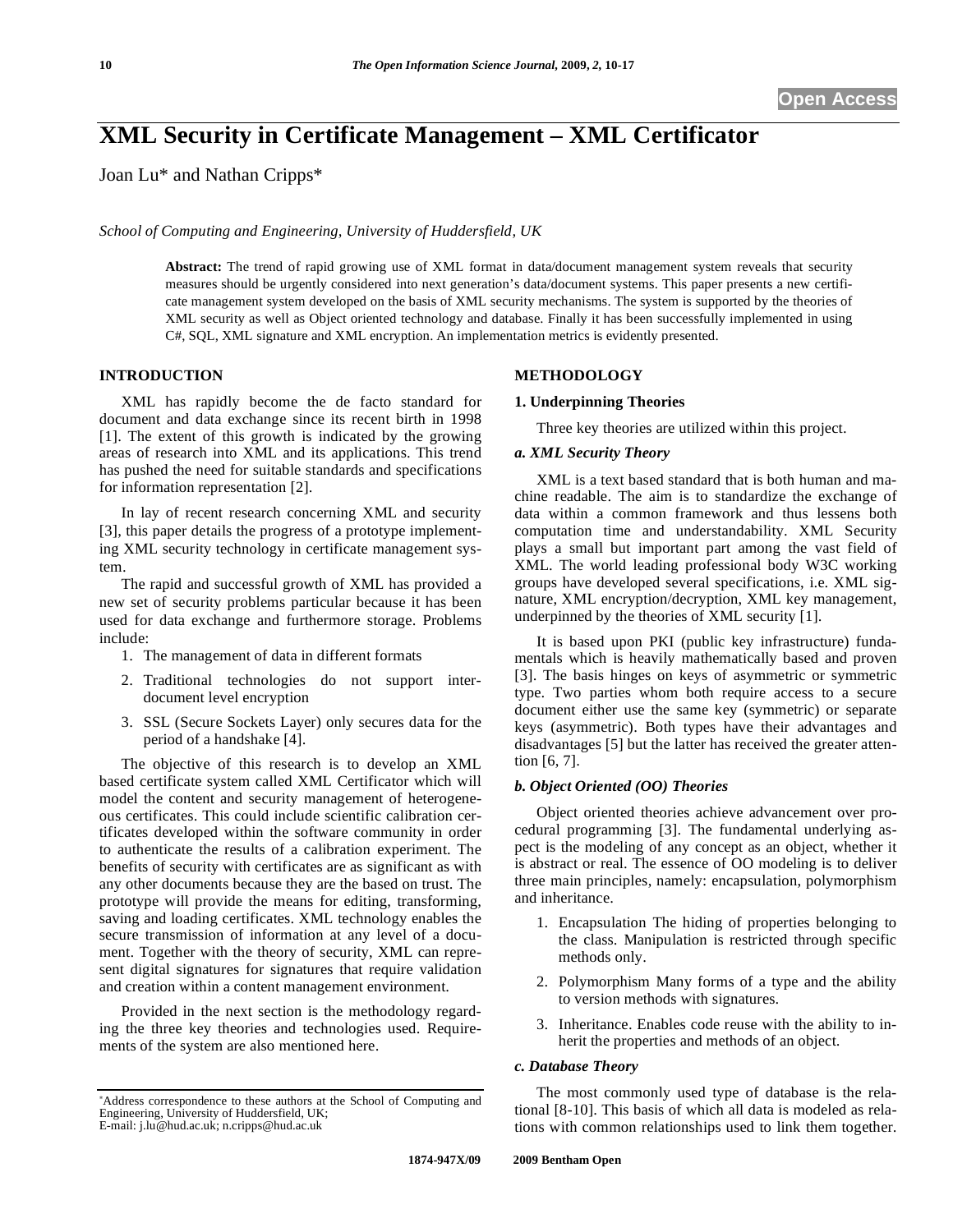Later version incorporate OO theory with an objectrelational framework added on top of the relational layer. DDL (Data Definition Language) is used to model the relations and DML (Data Manipulation Language) provides for the manipulation of the data. Corresponding functions provided in Object Oriented Database management systems are ODL – Object Definition Language and OQL Object Query Language. The DML is based upon relational algebra. Theory of relationships is based upon two types of relational integrities:

- 1. Entity integrity: No primary key must be null.
- 2. Referential integrity: A Foreign key must be null or must match a primary key.

### **2. Technologies and Standards Involved**

### *a. Technologies Involved*

# *XML Security Technologies*

Existing technologies include SSL (Secure Sockets Layer) and TLS (Transport Layer Security). Like XML security PKI provides the mathematical basis of their security. XML security, however, holds several higher cards in its hand:

- 1. XML security is portable because it can become part of the data [2]. SSL and TLS only secure data during transportation for length of a handshake [8].
- 2. XML security has a granular structure and there are no limits to the number of referrals to a document [11]. Security for a whole or part of a document is specified.
- 3. Non-XML documents may be secured.

Key languages and specifications include XML Encryption, XML Digital Signature and XML Key Management Systems. Together they endeavor to adopt the following three requirements [12]:

- 1. Authentication: The client or receiving party can be certain of the origin of a document. It is indisputable.
- 2. Data Integrity: Secured data is identical to the original data as a client can be assured there have been no alterations of the data during transmission over a network.

#### **XML Encryption Syntax is listed in List 1**

- 3. Confidentiality: Only authorized personnel can access the data. It remains unrecognizable to those who do not have permission to view the data.
- <EncryptedData ID? Type ?> The root element of XML Encryption. The ID attribute allows multiple encryption elements by providing an identifier for each instance. Type identifies the type of plaintext for example an image or an XML element.
- <CipherData> A child of <EncryptedData ID? Type ?>. Responsible for storing the actual encrypted value.
- <CipherValue>? The actual encrypted data represented as Base-64-encoded data.
- <EncryptionMethod/> Identifies the encryption algorithm.
- <ds:KeyInfo> Reused from the digital signature specification as described above.

<EncryptionProperties/> - For the inclusion of other properties and semantics

# *Object Oriented Technologies*

C# developed by Microsoft is a platform independent high level OO language. C# was unveiled in July 2000 and takes as a basis of the advantages of all previous OO languages [13]. Provided by Microsoft is a rapid application development model which sits within an infrastructure of a high-level abstraction of the operating system, namely the .NET framework. C# executes within a common runtime language runtime environment (not too dissimilar to Java) which is responsible for memory management, references, garbage collection, type checking, exception handling and compiling. A number of class libraries known as the FCL (Framework Class Library) supports OO functions. FCL base is the lowest level supporting basic classes such as input/output, security and threading. The next tier extends this basic class to support data management and manipulation including SQL and XML. Top tiers allow the creation of web applications and web services.

Due to the support of OO technology and XML security, C# presents itself as an outstanding candidate for the proposed prototype. XML standards and web related technologies are supported in .NET framework.

# *Database Technologies*

The language of use for both DDL and DML is SQL (Structures Query Language) based upon relational algebra. What are the benefits of using a relational database for the storage of XML data? Firstly, relational databases are the most commonly used and therefore have a great support structure in place. Secondly, the ability to retrieve and update documents or parts of them is relatively easier when storing XML documents as relations [5]. Several drawbacks have to be considered as a result:

1. The mapping of XML to SQL relations is computationally costly compared to storing XML in its native form.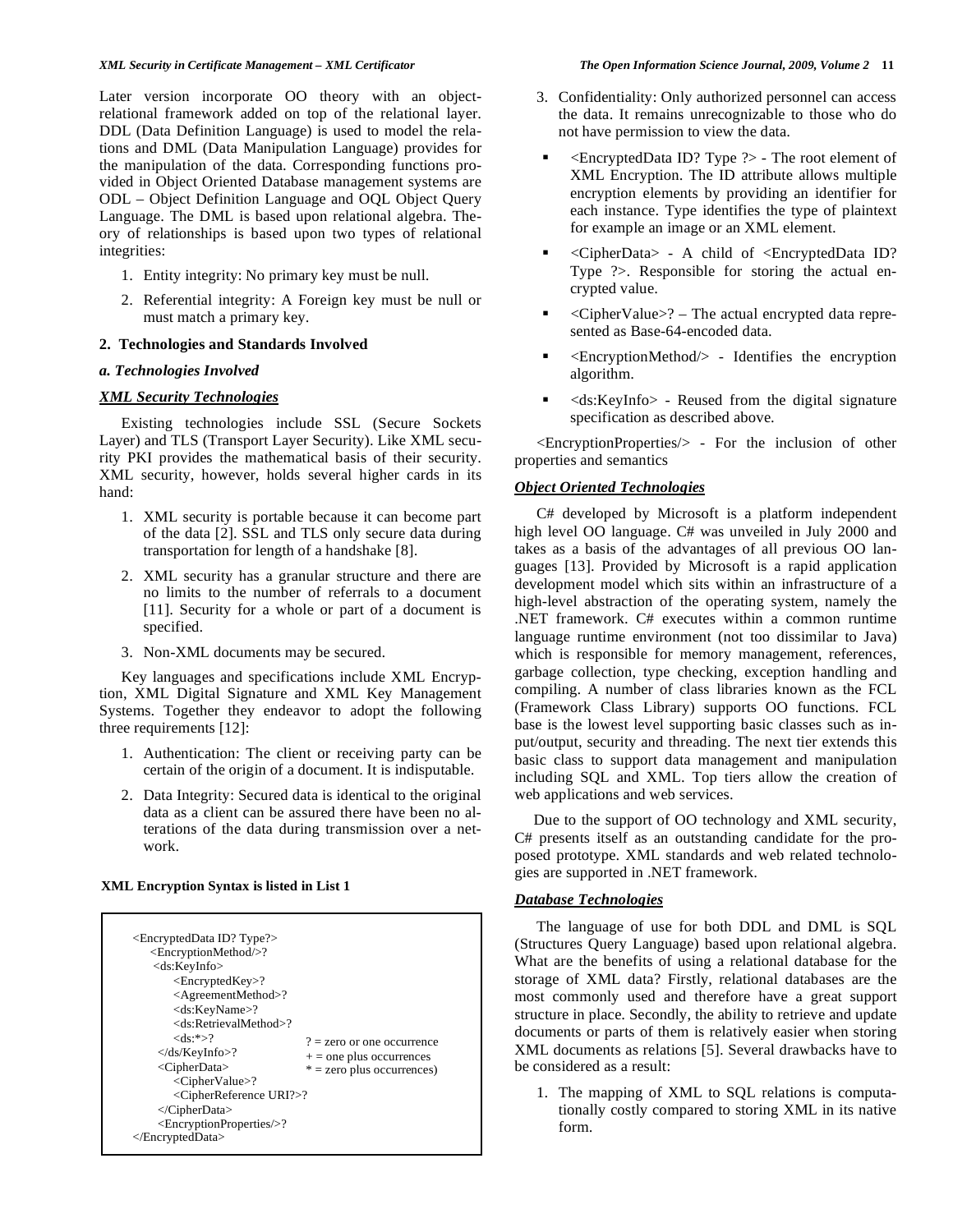| <b>Standard</b>              | <b>Reference</b>                       |  |  |
|------------------------------|----------------------------------------|--|--|
| XML 1.0                      | http://www.w3.org/TR/2004/REC-xml/     |  |  |
| XML namespaces 1.1           | http://www.w3.org/TR/xml-names11/      |  |  |
| XML Schema 1.1               | http://www.w3.org/XML/Schema           |  |  |
| DOM Level 1 and Level 2 Core | http://www.w3.org/TR/DOM-Level-2-Core/ |  |  |
| XP <sub>ath</sub> 1.0        | http://www.w3.org/TR/xpath             |  |  |
| XSLT 1.0                     | http://www.w3.org/TR/xslt              |  |  |
| SOAP $1.2$                   | http://www.w3.org/TR/soap12-part1/     |  |  |
| XML Signature 1.0            | http://www.w3.org/TR/Xmldsig-core/     |  |  |
| $X$ -Query 1.0               | http://www.w3.org/TR/xml/query         |  |  |
| Xml Encryption 1.0           | http://www.w3.org/TR/Xmlenc-core/      |  |  |

**PRESENTATION COMMUNICATION DATA STORAGE** LAYER LAYER LAYER

**Fig. (1).** Architecture of system.

2. Restrictions of relational database management systems enforce maximum character size upon its data types. A large XML document or element may be too large to store within a single field. Therefore there is the need to store the XML as a BLOB (Binary Large Object) or a CLOB (Character Large Object). This then leads to further problems such as the querying of a BLOB.

All three technologies partake in a three tier model as shown below in Fig. (**1**).

#### **Standards Involved**

There are number of XML based standards supported by .NET are listed in Table **1**.

# **SYSTEM DESIGN**

Fig. (**1**) presents the architecture for the proposed system involving three technologies as mentioned above. The presentation layer involves the graphical user interface. Here the user may publish, edit and sign a certificate. The communication layer provides the link between the application and the relational database, which leads to the data storage layer used to store certificate and signature data.

Included within these layers the following technologies shall be used:

- OO technologies, i.e.
	- o C#: Implementation of the system. Provides a high level OO language with XML support.
	- o UML: Modeling the OO design which helps to lower development time.
- XML technologies, i.e.
- XML signature, encryption/decryption: For security and transportation of certificate data.
- o Document Object Mode, i.e. DOM: Store XML in memory. Enables use of XPath to quickly navigate an XML document. Also allows for manipulation of the document.
- o XPath: To query and navigate an XML document.
- o XSLT: Transform XML to other formats such as HTML.
- o DTD: Structuring and modeling XML providing uniformity.
- o Schema: Structuring and modeling XML with multiple data types.
- SQL: i.e.
	- o DDL and DML: Storing and manipulating relational data.

The model overview of the system is shown in Fig. (**2**). Tools available to the client allow for publishing, signing and editing an XML certificate. The database is provided by Microsoft SQL Server 2000 onwards and requires an SQLOLEDB connection from the client. Normalized relational versions of XML signatures and certificates will be stored within the server. The transformation engine converts certificates to XML, PDF or HTML for publishing. The client is provided with a graphical user interface (GUI) to utilize the facilities of X-Certificator. The possibility of incorporating access control services and a key manager has been recognized as indicated in the figure. Access control will enforce limits of use onto the client depending upon their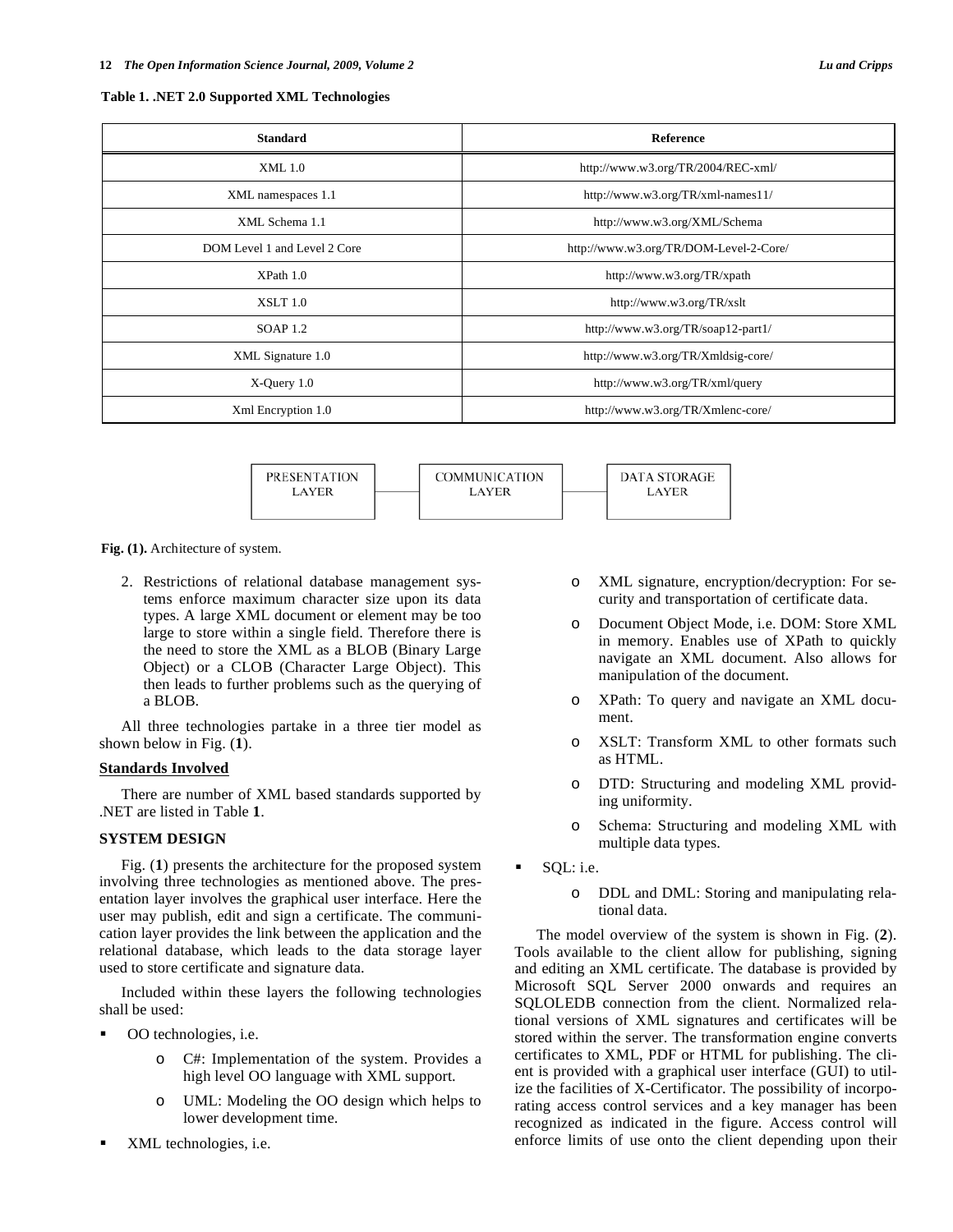

**Fig. (2).** Model overview.



**Fig. (3).** Specification use case.

rights or attributes. A Key manager provides a service for linking keys with their respective owners. This is important for PKI technologies such as XML digital signature.

#### **Design Specification**

Fig. (**3**) shown below, demonstrates the intended use case of the prototype. The user has various options available to them which are supplied by a graphical user interface (GUI).

# **DESIGN GOALS:**

- To use current security technologies for certificates.
- To use digital signatures for authentication.
- To hold data securely in XML format.
- To represent data in XML for maximum use of it's extensibility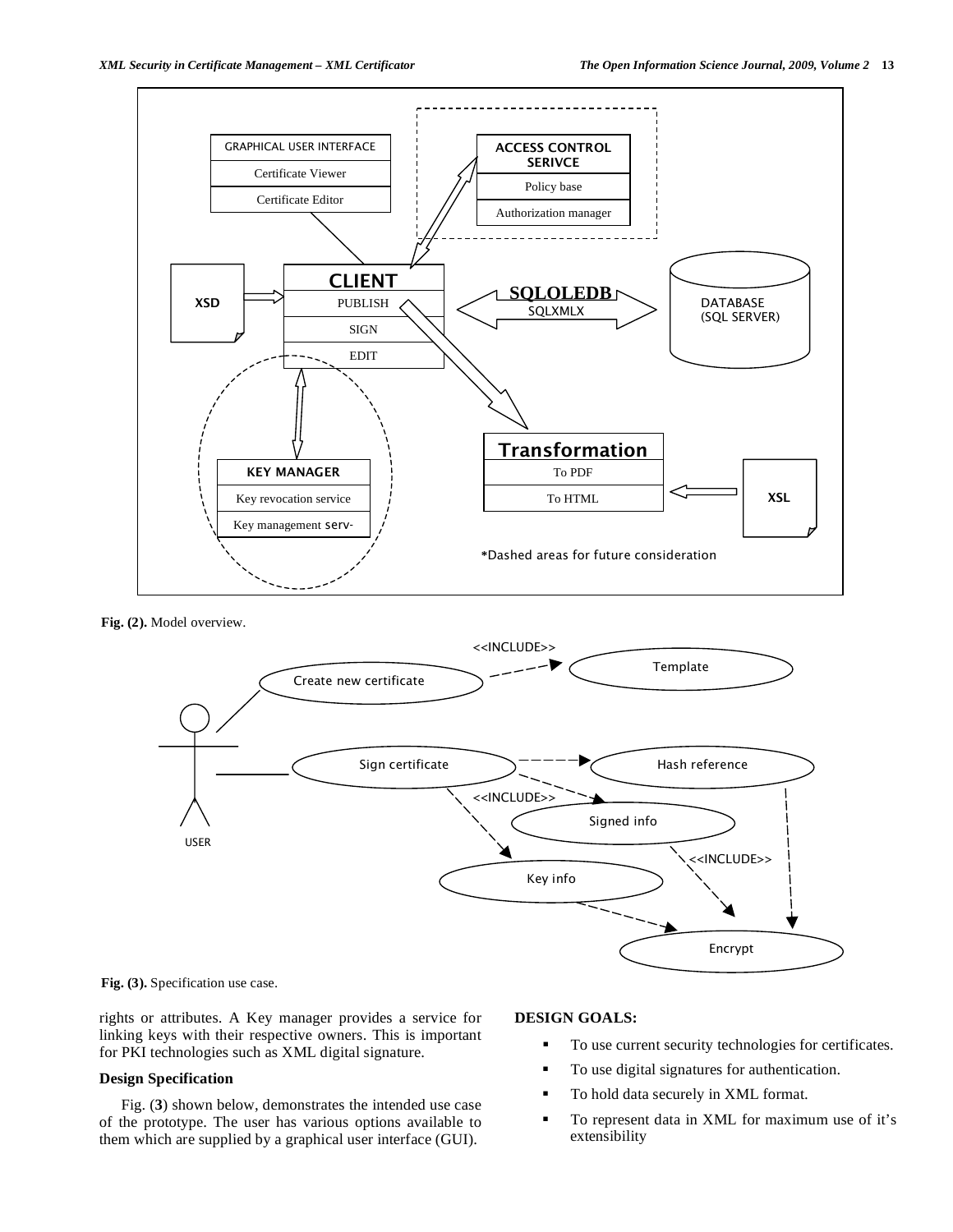

**Fig. (4).** Class diagram.

- To store and retrieve certificates from a database.
- To store and retrieve digital signature from a database.

#### **IMPLEMENTATION**

#### **1. UML Class Diagram**

The main class as featured in Fig. (**4**) is the Certificate class. Here the class models basic details of a certificate. Should a certificate require greater detail the Certificate class may be inherited. The LoadCertificate class represents the bridge between the certificate object and connecting to the database. The SaveCertificate class performs a similar job except for the purpose of saving or updating a certificate. The GUI class holds all the user interface code and implements event methods to listen for the users requests.

Table **1** presents the metrics for the current implementation as provided by Borland® Together® ControlCenter™ 6.2. Number of operations (NOO) is the greatest for the GUI class which holds the user interface code. Certificate class provides 35 methods (NOM) and the majority of these are accessory methods. In total 2182 lines of code (LOC) have been written and the GUI class represents over half the total amount. As the number of lines (LOC) it suggests that the Certificate and GUI class are the most complex part of the program. This is indicated by the Cyclomatic complexity (CC) value.

The display XML method belongs to the GUI class. The XML Document as rendered in a DOM model is passed as input. It is streamed to file with a random file name (Line 976). The Internet Explorer object may then add this temporary file in order to display the XML certificate. It will also be possible to display an HTML transformed certificate with this object once implemented.

# **2. Implementation Metrics**

XML – based security system is implemented for the following functionalities: i.e. default function, certificate issued, database connections, graphic user interface, loading, saving and signing certificates. The full definitions of Acronyms used in metrics are listed in the appendix.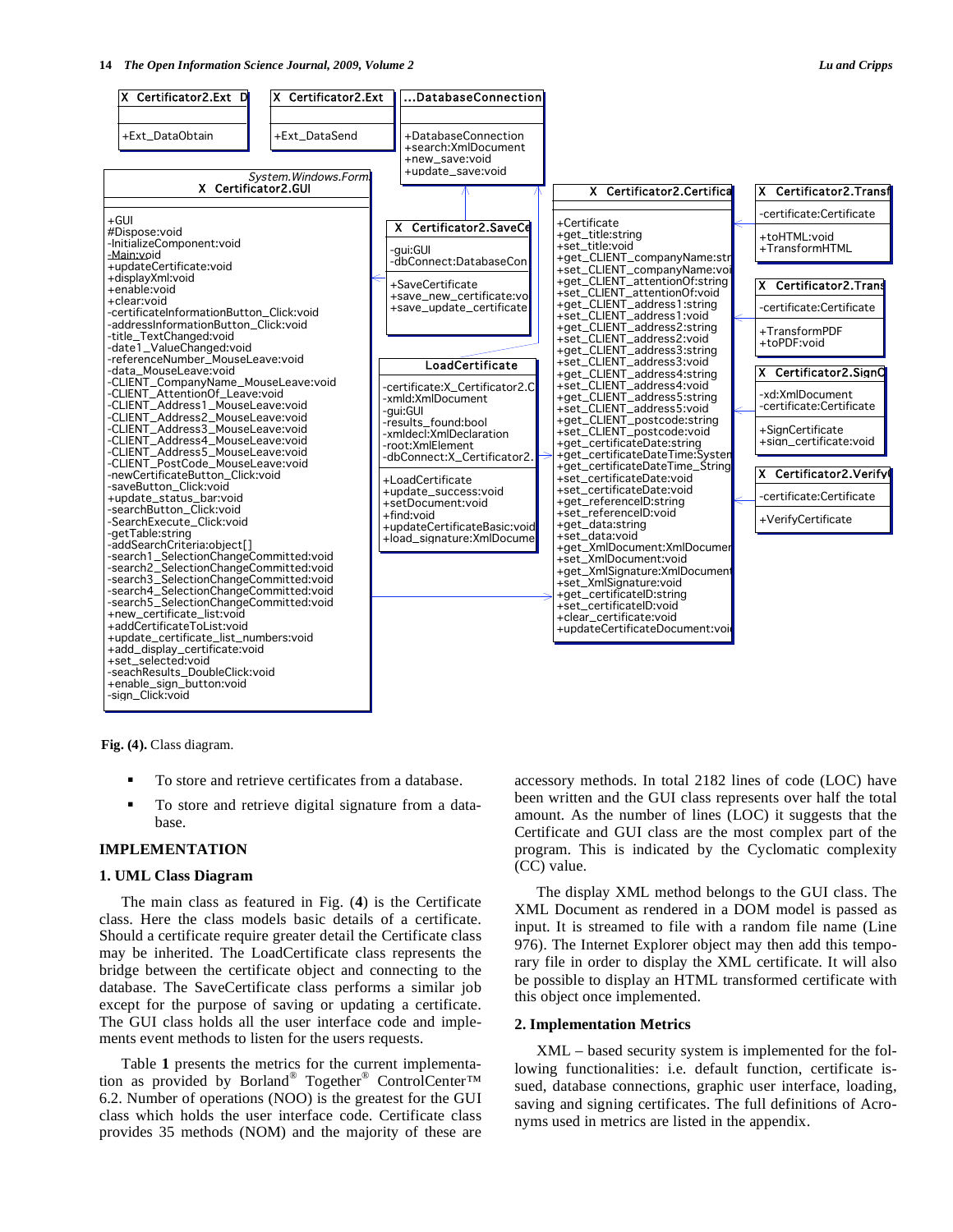| Metric*                          | <b>Default</b>   | Certificate    | <b>Database</b><br><b>Connection</b> | <b>GUI</b>       | <b>Load Certificate</b> | <b>SaveCertificate</b> | SignCertiticate  |
|----------------------------------|------------------|----------------|--------------------------------------|------------------|-------------------------|------------------------|------------------|
| $\mathbf{A}\mathbf{C}$           | 47               | 47             | $\mathbf{0}$                         | 357              | 55                      | 18                     | 18               |
| CC                               | 92               | 39             | $\overline{4}$                       | 92               | 26                      | 5                      | $\overline{3}$   |
| $\mathsf{CR}$                    | 15               | 15             | 33                                   | 19               | 31                      | 29                     | 35               |
| $\mathbf{D}\mathbf{A}\mathbf{C}$ | 14               | $\mathbf{1}$   | $\boldsymbol{0}$                     | 14               | 6                       | $\boldsymbol{2}$       | $\boldsymbol{2}$ |
| <b>DOIH</b>                      | 12               | $\mathbf{1}$   | $\mathbf{1}$                         | $\mathbf{1}$     | $\mathbf{1}$            | $\mathbf{1}$           | $\mathbf{1}$     |
| LOC                              | 2182             | 258            | 101                                  | 1417             | 238                     | 63                     | 58               |
| <b>MNOP</b>                      | $\overline{4}$   | $\mathfrak{Z}$ | $\overline{4}$                       | $\overline{2}$   | $\overline{2}$          | $\mathbf{1}$           | $\mathbf{1}$     |
| <b>MSOO</b>                      | 15               | $\overline{4}$ | $\mathbf{1}$                         | 15               | 15                      | $\boldsymbol{2}$       | $\overline{c}$   |
| <b>NOA</b>                       | 69               | 15             | $\boldsymbol{0}$                     | 69               | $\overline{7}$          | $\overline{c}$         | $\boldsymbol{2}$ |
| <b>NOAM</b>                      | 41               | 36             | $\overline{4}$                       | 41               | 6                       | $\mathfrak{Z}$         | $\overline{c}$   |
| $\rm NOC$                        | 11               | $\mathbf{1}$   | $\mathbf{1}$                         | $\mathbf{1}$     | $\mathbf{1}$            | $\mathbf{1}$           | $\mathbf{1}$     |
| $\rm NOCC$                       | $\boldsymbol{0}$ | $\mathbf{0}$   | $\boldsymbol{0}$                     | $\boldsymbol{0}$ | $\boldsymbol{0}$        | $\boldsymbol{0}$       | $\boldsymbol{0}$ |
| <b>NOCON</b>                     | $\mathbf{1}$     | $\mathbf{1}$   | $\mathbf{1}$                         | $\mathbf{1}$     | $\mathbf{1}$            | $\mathbf{1}$           | $\mathbf{1}$     |
| <b>NOM</b>                       | 110              | 50             | $\overline{3}$                       | 110              | $12\,$                  | $\overline{4}$         | $\mathfrak{Z}$   |
| $\rm NOO$                        | 41               | 35             | $\overline{3}$                       | 41               | 5                       | $\overline{c}$         | $\mathbf{1}$     |
| PprivM                           | 64               | 29             | $\mathbf{0}$                         | $88\,$           | 54                      | 40                     | 50               |
| PprotM                           | $\mathbf{1}$     | $\mathbf{0}$   | $\mathbf{0}$                         | $\mathbf{1}$     | 26                      | $\mathbf{0}$           | $\mathbf{0}$     |
| PpubM                            | 35               | 71             | 100                                  | 11               | 46                      | 60                     | 50               |
| <b>TCR</b>                       | 17               | 17             | $50\,$                               | 23               | 44                      | 41                     | 54               |
| WMPC1                            | 92               | 39             | $\overline{4}$                       | 92               | 26                      | 5                      | 3                |
| WMPC2                            | 102              | 57             | 13                                   | 102              | 14                      | 6                      | 3                |

#### **Table 2. Implementation Metrics**

\*see appendix for definitions.

#### **RESULTS**

Features demonstrated: 1) GUI for viewing, editing and creating a certificate; 2) Search facility; 3) Loading a certificate.

Currently implemented software is a workable graphical user interface (GUI) as shown below in Fig. (**5**). Split up into two sections, the left side provides an editable form version of a certificate. The right hand side shows an XML view of the certificate with updates in real time as and when changes are made via the editable boxes.

Also provided is another editable page for address or client information. Tabbed buttons at the top of the editable panel provide access to and from the different pages. The prototype currently models basic certificate information only but with class inheritance more information may be modeled. Fig. (**5**) shows an edited certificate.

The ability to save certificates is implemented. This includes the option of saving a new certificate or the update of an edited certificate. Fig. (**5**) illustrates the search facility as well. Up to 5 boxes are provided to filter a search of the database. For example, the user may request certificates with a specific ID and title. Should there be multiple returned results, these are presented as a selectable list to the user.

### **DISCUSSION**

Updating SQL server with XML: Updating multiple tables with one XML document. Use a unique ID from first table (only created on insert into a table (to be inserted from XML document)) for the foreign key of record in another table (to be inserted from XML document). A simple solution was found in using stored procedures within SQL server. The c# system sets up an SQL connection and calls the stored procedure passing the XML document in question as a parameter. The stored procedure holds the unique generated ID when created, as a variable and as such it is available as a foreign key value for the second table.

Problems with multiple certificates returned as a result: No root tag therefore will not validate as a well formed document. The built in XML API will not accept a non-well formed XML document. Solution has not been implemented but will include a collection of certificates each with a DOM certificate model.

Storage of a signature – no data manipulation is required. Therefore it stores as a BLOB (ntext) column in SQL server. As Signature ID as primary key so certificate table can be related to the relation with foreign key.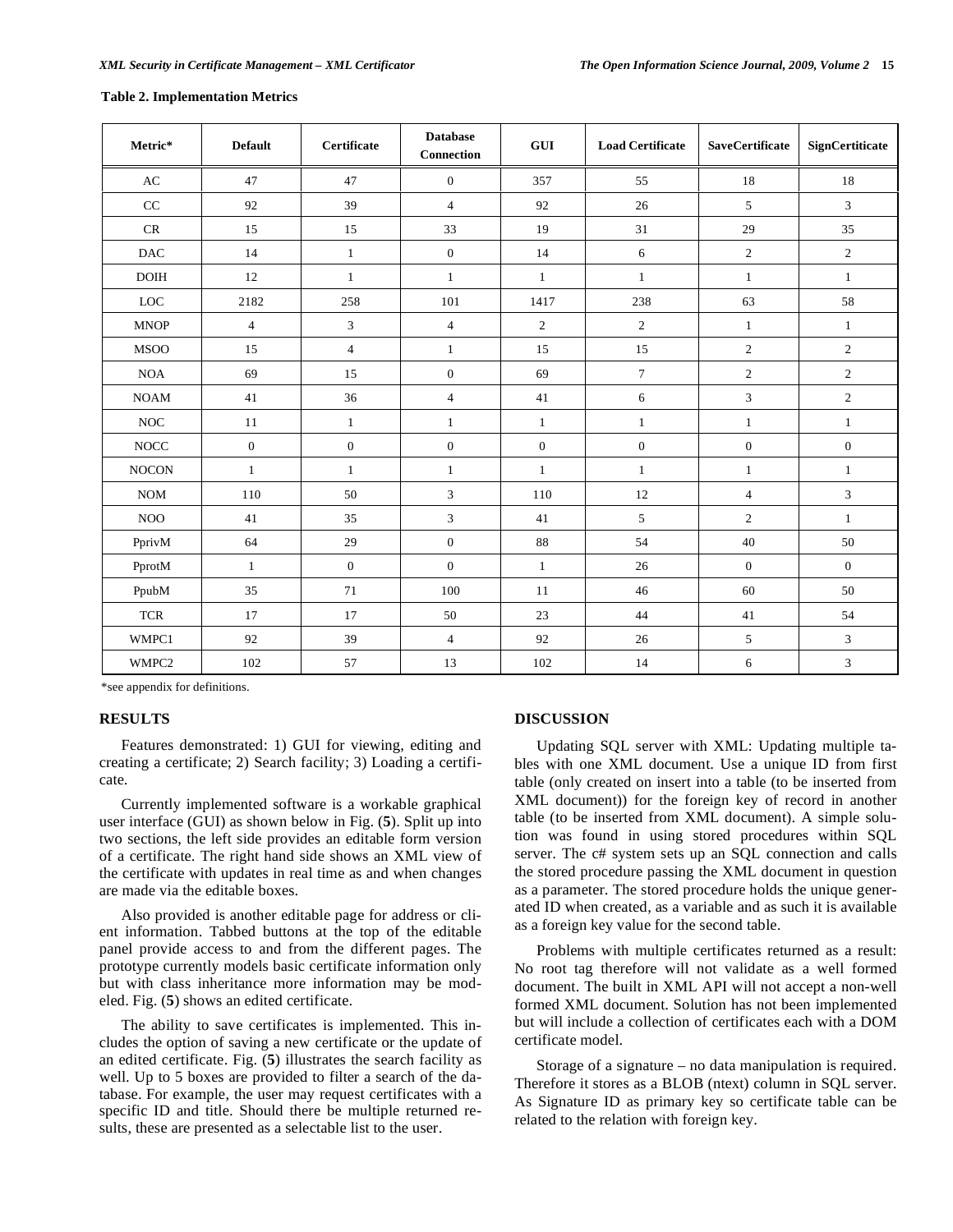| <b>Eg</b> GUI                                                      | $\Box$                                                                                              |  |  |  |  |  |
|--------------------------------------------------------------------|-----------------------------------------------------------------------------------------------------|--|--|--|--|--|
| Eile                                                               |                                                                                                     |  |  |  |  |  |
| CERTIFICATE<br><b>ADDRESS</b><br>INFORMATION<br><b>INFORMATION</b> | SEARCH MODE                                                                                         |  |  |  |  |  |
| Title                                                              | Title: Temp title edited<br>Title: Is this a title?<br>Title: Signature Attemp 1.0<br>Title: Nathan |  |  |  |  |  |
| Nathan<br>$\triangle$<br>$\overline{\phantom{a}}$                  |                                                                                                     |  |  |  |  |  |
| Certificate ID<br>19                                               |                                                                                                     |  |  |  |  |  |
| Date<br>04 October 2004<br>$\blacktriangledown$                    |                                                                                                     |  |  |  |  |  |
| Reference number<br>$\mathbf{1}$                                   |                                                                                                     |  |  |  |  |  |
| Data                                                               | 4/4<br>$\rightarrow$<br>Y.                                                                          |  |  |  |  |  |
| Data124<br>$\blacktriangle$                                        | EXACT<br>г<br>%data%<br>DATA<br>$\blacktriangledown$                                                |  |  |  |  |  |
|                                                                    | г<br>SELECT CRITERIA<br>$\blacktriangledown$                                                        |  |  |  |  |  |
|                                                                    | г<br><b>SELECT CRITERIA</b><br>$\blacktriangledown$                                                 |  |  |  |  |  |
|                                                                    | г<br><b>SELECT CRITERIA</b><br>$\blacktriangledown$                                                 |  |  |  |  |  |
|                                                                    | г<br><b>SELECT CRITERIA</b><br>٠                                                                    |  |  |  |  |  |
| <b>NEW</b><br><b>SEARCH &lt;&lt;</b><br><b>SAVE</b><br><b>SIGN</b> | <b>EXECUTE SEARCH</b>                                                                               |  |  |  |  |  |
| 4 RESULTS FOUND                                                    |                                                                                                     |  |  |  |  |  |

**Fig. (5).**  $X$  – Certificator model.

# **APPENDIX:**

# **Metric Definitions**

| <b>Metric Acronym</b> | <b>Definitions</b>             | <b>Metric Acronym</b> | <b>Definitions</b>                       |
|-----------------------|--------------------------------|-----------------------|------------------------------------------|
| AC                    | Attribute complexity           | <b>NOCC</b>           | Number of child classes                  |
| AHF                   | Attribute hiding factor        | <b>NOCON</b>          | Number of constructors                   |
| AIF                   | Attribute inheritance factor   | <b>NOM</b>            | Number of methods                        |
| CC                    | Cyclomatic complexity          | N <sub>O</sub> O      | Number of operations                     |
| CR                    | Comment ratio                  | <b>NOOM</b>           | Number of overridden methods             |
| <b>DAC</b>            | Data abstraction coupling      | PF                    | Polymorphism factor                      |
| <b>DOIH</b>           | Depth of inheritance hierarchy | PIntM                 | Percentage of internal members           |
| <b>LOC</b>            | Lines of code                  | PPIntM                | Percentage of protected internal members |
| <b>MHF</b>            | Method hiding factor           | PPrivM                | Percentage of private members            |
| MIF                   | Method inheritance factor      | PProtM                | Percentage of protected members          |
| <b>MNOP</b>           | Maximum number of parameters   | PPubM                 | Percentage of public methods             |
| <b>MSOO</b>           | Maximum size of operation      | <b>TCR</b>            | True comment ratio                       |
| <b>NOA</b>            | Number of attributes           | WMPC1                 | Weighted methods per class 1             |
| <b>NOAM</b>           | Number of added methods        | WMPC <sub>2</sub>     | Weighted methods per class 2             |

Changes to the design: To store the signature as a blob in SQL server as apposed to normalizing a relational version. There is no need to find part of a signature while in relational form. Only need a digital signature ID for retrieval.

As mentioned above restrictions of DBMS data types are due to maximum characters. Therefore it needs to store as a BLOB of CLOB which itself leads to other problems e.g. querying a BLOB. Solution is to create a DOM model and